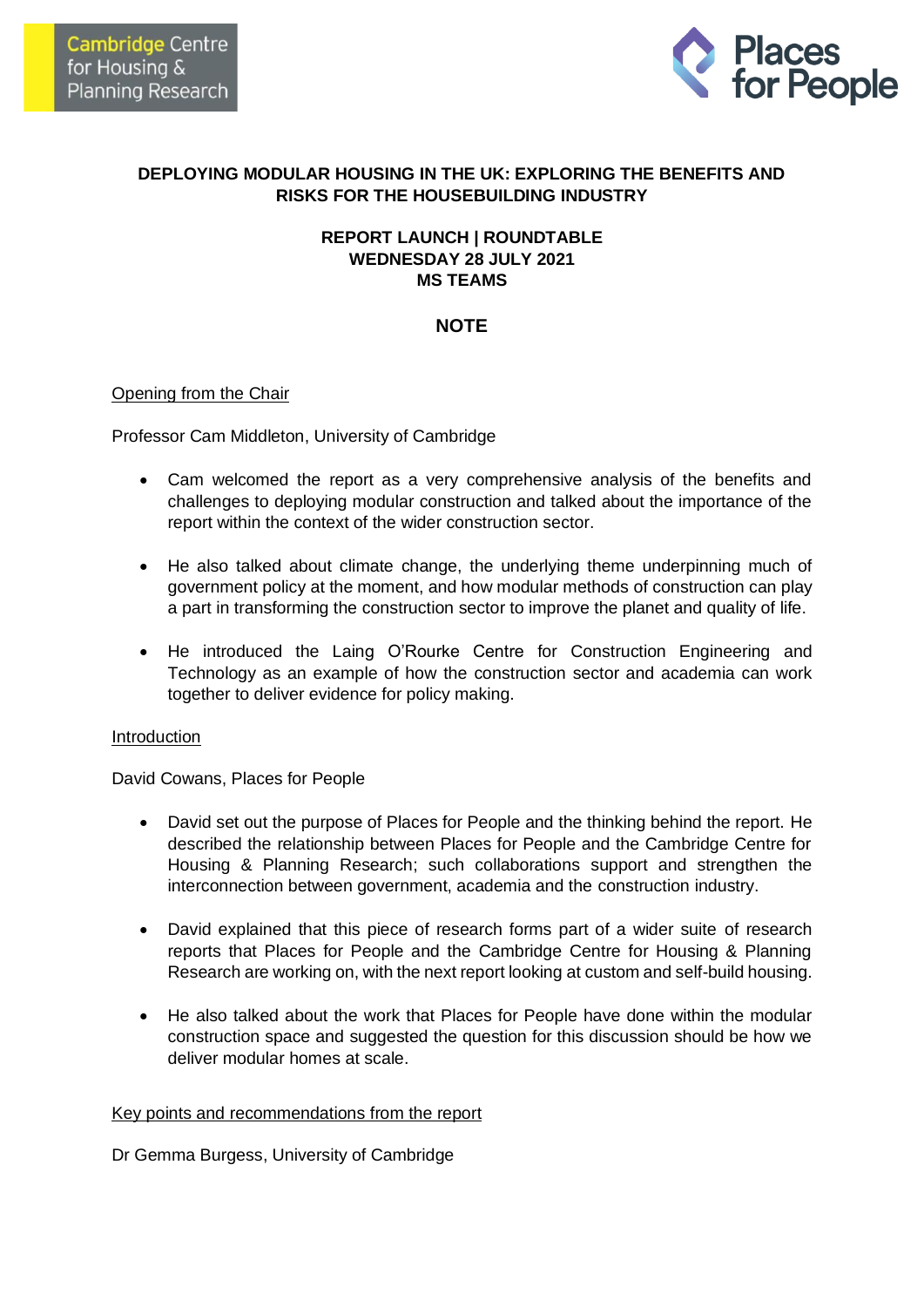

Gemma outlined the aim of the report, which considers the opportunities and challenges of making greater use of offsite or modular built homes to meet the UK's housing needs. The report identifies the numerous potential benefits of a shift to offsite housing construction, including the greater speed of onsite operations; higher fabrication quality; safer working conditions; improved material efficiency and reduced waste; less noise and disruption for residents and neighbours; lower labour requirements; and a reduced need for onsite reworking. The report also notes that building offsite, combined with increased use of Building Information Modelling (BIM), may also make it easier to provide the 'golden thread' of information needed for effective management and maintenance of housing.

The report also discusses a number of risks associated with offsite housing construction which, along with challenges, have led to a low update of these innovations in the housing sector. The cost of investment required to adopt modular housing development models is high, and this is a barrier to their uptake. Another key challenge inhibiting the shift to new business models in housing delivery is the absence of a demand pipeline large and stable enough to ensure the market absorption of new homes and maintain the financial viability of offsite housing factories.

One of the key constraints to the uptake of new technologies in the construction industry is a lack of evidence to confirm the benefits of the use of offsite and modular techniques. Lenders and insurers can be risk averse to financing developers and contractors applying innovative approaches to construction as they are seen as high risk when compared to traditional approaches typically used in the housing sector. Furthermore, as a result of lingering negative perceptions of post-war 'prefab' buildings, housing customers in the UK still have a strong cultural preference for traditionally built 'bricks and mortar' homes. Resistance to change, along with the lack of regulation governing the use of innovative technologies in construction, presents further challenges for the industry.

Gemma then highlighted some of the recommendations from the report, including:

- Increased financial commitments (e.g., grants, tax breaks and subsidies)
- Increased demand pipeline through the promotion of investment in the private rented sector or through utilising public land supply
- Greater housing provider collaboration in modular procurement
- A clear and coherent set of standards and regulations for the industry
- Retraining schemes and education programmes for offsite construction skills
- Support for recommendations of central government at the local level by incentivising modular methods in local planning policy
- Systematic data capture and evidence collection by housebuilders and developers around the use of modular and offsite methods of construction
- Development of a vision of how the uptake of modular methods, offsite manufacturing and modern methods of construction (MMC) can be part of the Covid-19 recovery, particularly in tackling regional inequalities and helping to address the levelling up agenda
- Increased customer engagement in the design process by housebuilders
- Standardisation of components (e.g., kit of parts to be used across the industry)